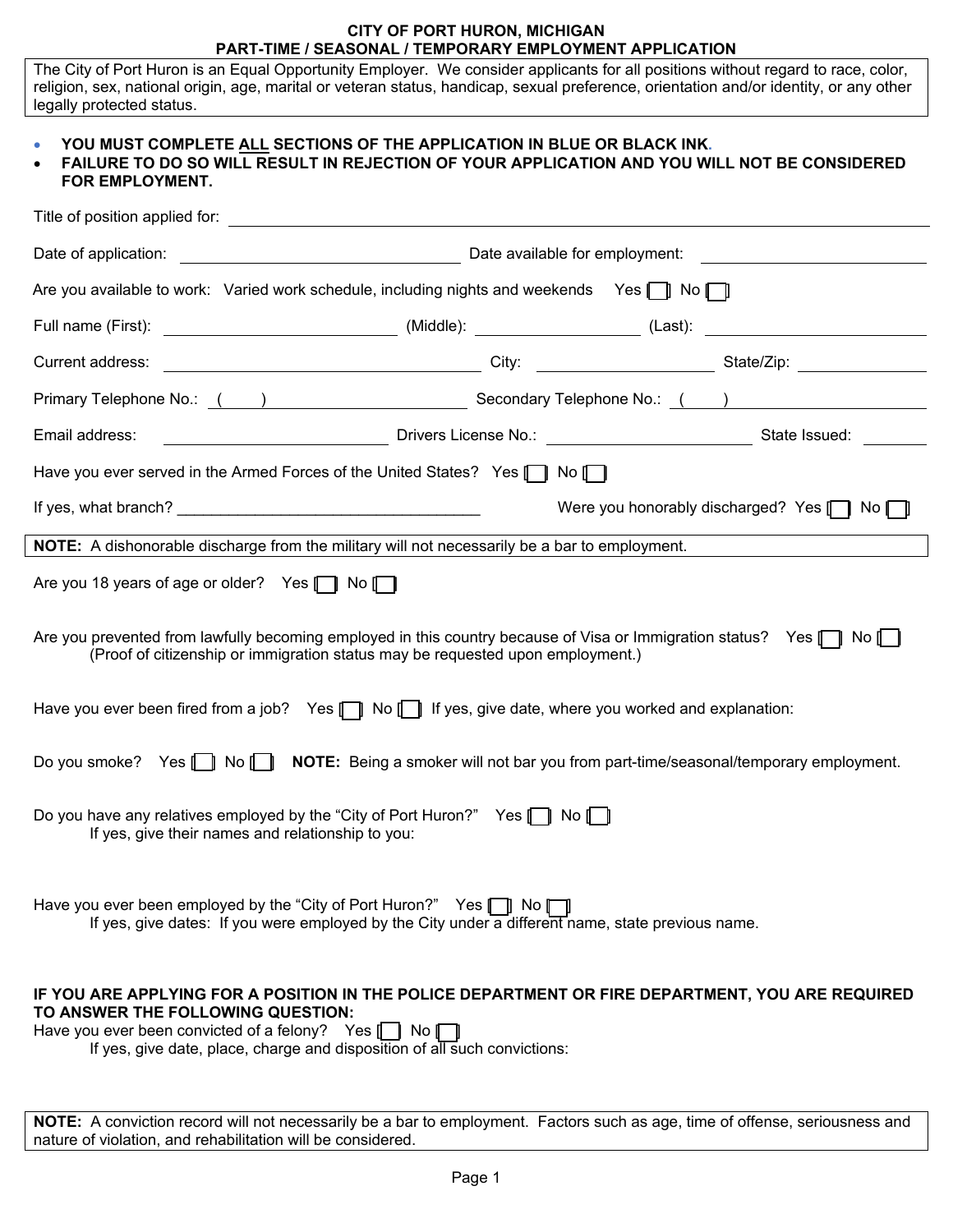### **EDUCATION RECORD**

| <b>EDUCATION:</b>                                            | <b>HIGH SCHOOL</b>                                                 | <b>COLLEGE</b> | <b>VOCATIONAL /</b><br><b>TECHNICAL</b> |
|--------------------------------------------------------------|--------------------------------------------------------------------|----------------|-----------------------------------------|
| <b>School Name</b>                                           |                                                                    |                |                                         |
| City / State<br>Location:                                    |                                                                    |                |                                         |
| Did you graduate?<br>(If not, number of years<br>completed.) | Yes I<br>No I<br>Highest grade completed:<br>$11 \t 12$<br>10<br>9 | Yes ∥ ∥<br>No  | Yes [<br>No II                          |
| Major / Minor                                                |                                                                    |                |                                         |
| Degree / Certificate                                         |                                                                    |                |                                         |

Describe any specialized training, apprenticeships, internships, skills, licenses, certificates, and extra-curricular activities that pertain to the position(s) for which you are applying: \_\_\_\_\_\_\_\_\_\_\_\_\_\_\_\_\_\_\_\_\_\_\_\_\_\_\_\_\_\_\_\_\_\_\_\_\_\_\_\_\_\_\_\_\_\_\_\_\_\_\_\_\_\_\_\_\_\_\_\_

# **EMPLOYMENT RECORD (Last 10 years)**

\_\_\_\_\_\_\_\_\_\_\_\_\_\_\_\_\_\_\_\_\_\_\_\_\_\_\_\_\_\_\_\_\_\_\_\_\_\_\_\_\_\_\_\_\_\_\_\_\_\_\_\_\_\_\_\_\_\_\_\_\_\_\_\_\_\_\_\_\_\_\_\_\_\_\_\_\_\_\_\_\_\_\_\_\_\_\_\_\_\_\_\_\_\_\_\_\_\_\_\_\_\_

List your employment record, starting with your present or most recent employer. Attach an additional page if necessary. If never employed indicate "NONE."

| Dates/Salary | Name and Address<br>of employer | Nature of Business/<br><b>Supervisors Name</b> | Type of work performed<br>(Job title and duties) | Reason for Leaving |
|--------------|---------------------------------|------------------------------------------------|--------------------------------------------------|--------------------|
| From:        |                                 |                                                |                                                  |                    |
| To:          |                                 |                                                |                                                  |                    |
| Salary:      |                                 |                                                |                                                  |                    |
| \$<br>per:   |                                 |                                                |                                                  |                    |
| From:        |                                 |                                                |                                                  |                    |
| To:          |                                 |                                                |                                                  |                    |
| Salary:      |                                 |                                                |                                                  |                    |
| \$<br>per:   |                                 |                                                |                                                  |                    |
| From:        |                                 |                                                |                                                  |                    |
| To:          |                                 |                                                |                                                  |                    |
| Salary:      |                                 |                                                |                                                  |                    |
| \$<br>per:   |                                 |                                                |                                                  |                    |
| From:        |                                 |                                                |                                                  |                    |
| To:          |                                 |                                                |                                                  |                    |
| Salary:      |                                 |                                                |                                                  |                    |
| \$<br>per:   |                                 |                                                |                                                  |                    |

| If presently working, may we contact your present employer? Yes [ ] No [ |
|--------------------------------------------------------------------------|
|--------------------------------------------------------------------------|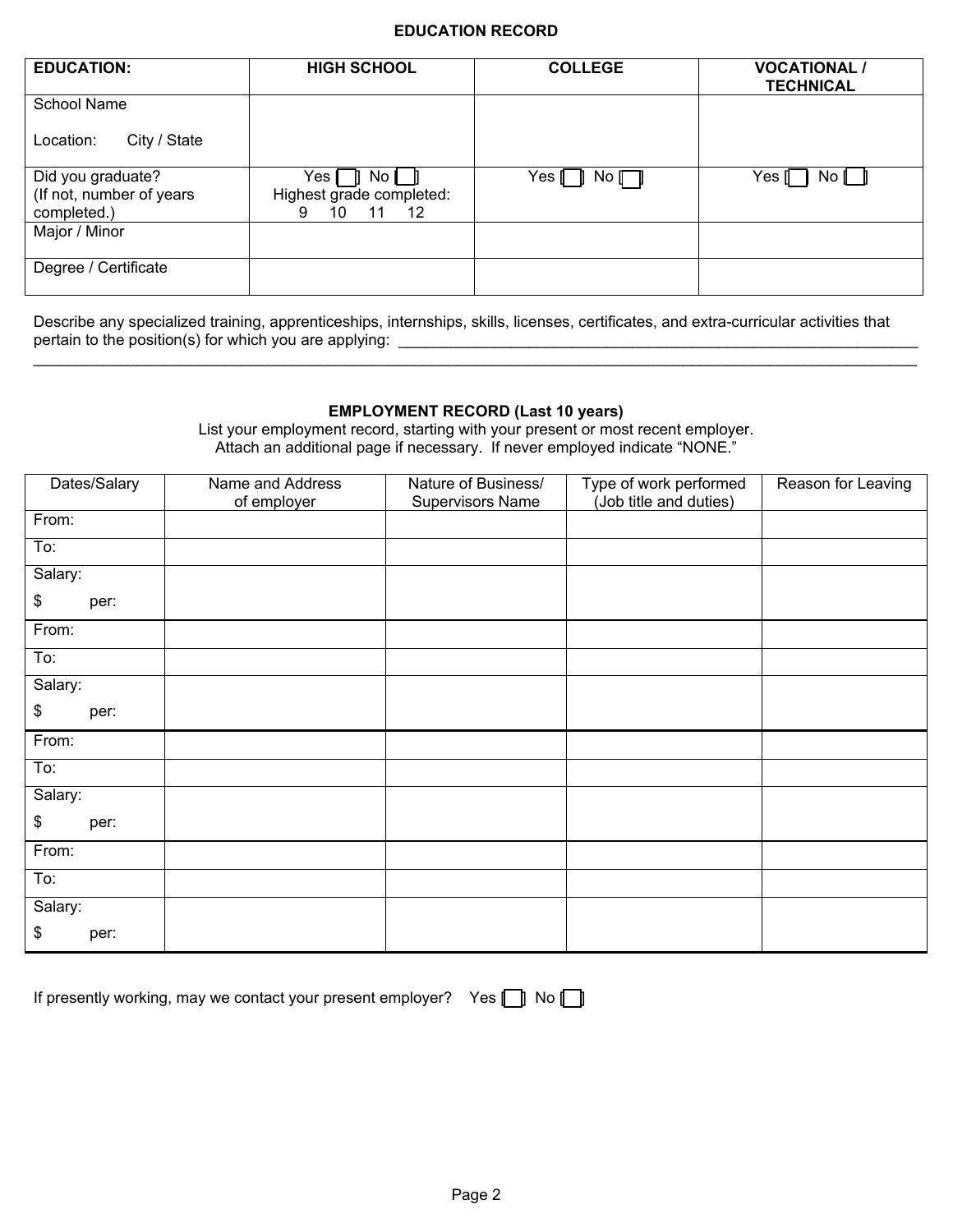#### **AGREEMENT AND UNDERSTANDING**

- 1. I certify that the information in this application is true, complete and correct to the best of my knowledge and understand that falsification, misleading, misrepresentation or omission of any information submitted in connection with my application or interview, whether in this document or not, may result in rejection of my application or, if hired, in dismissal. **SIGNATURE \_\_\_\_\_\_\_\_\_\_\_\_\_\_\_\_\_\_\_\_\_\_\_\_\_\_\_\_\_\_\_\_\_\_\_\_\_\_\_\_\_\_\_ DATE \_\_\_\_\_\_\_\_\_\_\_\_\_\_\_\_\_\_\_\_\_**
- 2. I waive written notice from my current employer and from any of my former employers regarding the disclosure of disciplinary reports, letters of reprimand, or other notices of disciplinary action contained in my personnel records (even if more than four years old). This waiver is made pursuant to the Bullard-Plawecki Employee Right-to-Know Act. **SIGNATURE \_\_\_\_\_\_\_\_\_\_\_\_\_\_\_\_\_\_\_\_\_\_\_\_\_\_\_\_\_\_\_\_\_\_\_\_\_\_\_\_\_\_\_ DATE \_\_\_\_\_\_\_\_\_\_\_\_\_\_\_\_\_\_\_\_\_**
- 3. I authorize the references and current and former employers listed in this application to give you any and all information concerning my current and previous employment and any pertinent information they may have (even if more than four years old) and release all parties from any liability for any damages that may result from furnishing same to you. **SIGNATURE \_\_\_\_\_\_\_\_\_\_\_\_\_\_\_\_\_\_\_\_\_\_\_\_\_\_\_\_\_\_\_\_\_\_\_\_\_\_\_\_\_\_\_ DATE \_\_\_\_\_\_\_\_\_\_\_\_\_\_\_\_\_\_\_\_\_**
- 4. I authorize the City of Port Huron to release any information (even if more than four years old) relating in any way to my employment including disciplinary reports, letters of reprimand or other notices of disciplinary action when such information is requested by any prospective or subsequent employers without any obligation (by them or you) to give me any notice of such disclosure. **SIGNATURE \_\_\_\_\_\_\_\_\_\_\_\_\_\_\_\_\_\_\_\_\_\_\_\_\_\_\_\_\_\_\_\_\_\_\_\_\_\_\_\_\_\_\_ DATE \_\_\_\_\_\_\_\_\_\_\_\_\_\_\_\_\_\_\_\_\_**
- 5. I agree and understand that any employment offer may be conditioned upon the results of the drug screening test and the post offer, pre-employment medical examination. **SIGNATURE \_\_\_\_\_\_\_\_\_\_\_\_\_\_\_\_\_\_\_\_\_\_\_\_\_\_\_\_\_\_\_\_\_\_\_\_\_\_\_\_\_\_\_ DATE \_\_\_\_\_\_\_\_\_\_\_\_\_\_\_\_\_\_\_\_\_**
- 6. If employed, I understand that if I need or believe I need an accommodation for a handicap under the Michigan Persons with Disabilities Civil Rights Act, I must notify the City in writing of my need for such an accommodation within 180 days after I know or should have known that I need such an accommodation. My failure to provide such a timely notice will prevent me from claiming that my employer failed to accommodate my handicap under the Michigan Persons with Disabilities Civil Rights Act. S**IGNATURE \_\_\_\_\_\_\_\_\_\_\_\_\_\_\_\_\_\_\_\_\_\_\_\_\_\_\_\_\_\_\_\_\_\_\_\_\_ DATE \_\_\_\_\_\_\_\_\_\_\_\_\_\_\_\_\_\_\_\_\_**
- 7. In consideration of my employment, I agree to conform to the rules and regulations of the City of Port Huron, as they may be amended from time to time, and I agree that my employment and compensation can be terminated with or without cause and with or without notice at any time at the option of either the City or myself. I understand that no officer or representative of the City has the authority to enter into an agreement for employment for any specific period of time, or to make any agreement contrary to the foregoing. I further acknowledge that no one has made any representations or statements to the contrary to the City's employment at-will policy or about the City's economic outlook or stability to me, either oral or in writing, and I acknowledge and understand that no one has the authority to make such representations or statements to the contrary in the future. **SIGNATURE \_\_\_\_\_\_\_\_\_\_\_\_\_\_\_\_\_\_\_\_\_\_\_\_\_\_\_\_\_\_\_\_\_\_\_\_\_\_\_\_\_ DATE \_\_\_\_\_\_\_\_\_\_\_\_\_\_\_\_\_\_\_\_\_**

**I have read, understand and agree to the terms of each of the above statements, as indicated above.**

**SIGNATURE \_\_\_\_\_\_\_\_\_\_\_\_\_\_\_\_\_\_\_\_\_\_\_\_\_\_\_\_\_\_\_\_\_\_\_\_\_\_\_\_\_\_\_ DATE \_\_\_\_\_\_\_\_\_\_\_\_\_\_\_\_\_\_\_\_\_**

Rev 03/2019